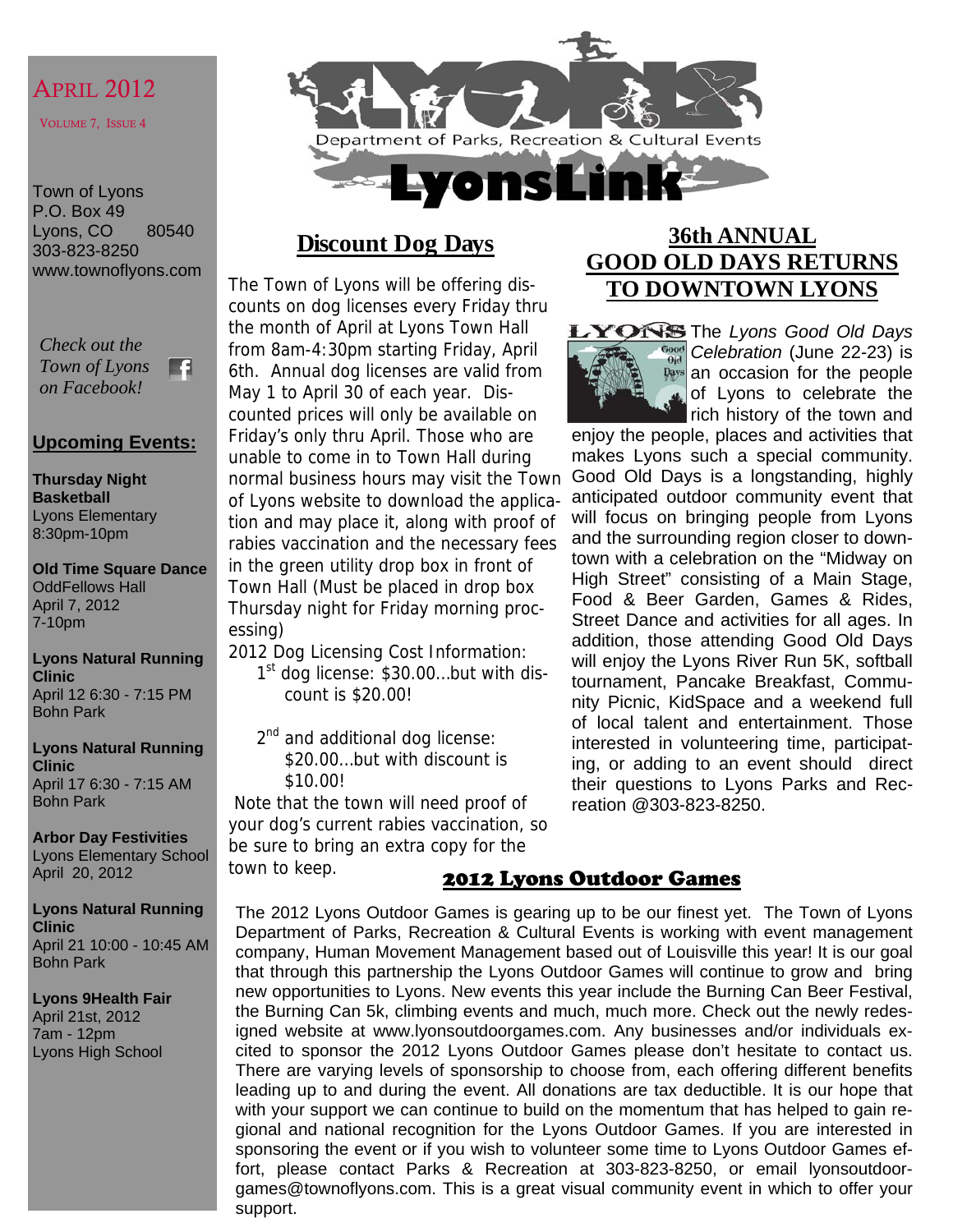### **Sponsorship Opportunities Available for the 36th Annual Lyons Good Old Days**

The Town of Lyons Department of Parks, Recreation & Cultural Events is looking for enthusiastic businesses and/or individuals excited to sponsor the 2012 36th Annual Lyons Good Old Days Celebration. Please go to www.townoflyons.com for a current sponsorship and benefit form. There are five levels of sponsorship to choose from, each offering varying benefits before and during the event. All donations are tax deductible. Please fill it out and return it to the Lyons Town Hall no later than **April 30, 2012** to take full advantage of all sponsorship benefits. Sponsorship applications may be accepted following the April 30th deadline, although some sponsorship benefits may not be available to participants following the deadline. Recognition of all financial contributions, no matter how large, will be made on the Midway on High Street Main Stage during the event. Should you have any questions or if you wish to volunteer some time to the Good Old Days effort, please contact Parks &Recreation at 303-823-8250, or email recreation@townoflyons.com.

# **ARBOR DAY, APRIL 20, 2012**

 Colorado's Arbor Day is officially the third Friday in April-April 20, 2012. The Town of Lyons Tree, Weeds, and Landscaping Board encourages residents to plant new trees on their property in strategic locations to begin to subsidize the number of older trees that won't be with us much longer or may have been damaged due to recent storms, drought or disease. The Town of Lyons Trees, Weeds, & Landscaping Board and the Department of Parks, Recreation & Cultural Events will once again be holding a tree giveaway at the Lyons Elementary School. Students interested in being part of the tree giveaway may pick up an entry form at the Lyons Elementary School office, Lyons Town Hall, or on the Town of Lyons website. An assembly will be held Friday, April 20th at 8:30 a.m. at the school. Students will receive a Colorado Blue Spruce for participating in the contest. During the assembly a representative of the Colorado State Forest Service will present the Town of Lyons with the 2012 Tree City USA Award and give a small presentation on the importance of trees to the environment. An exciting new addition for 2012, the Raptor Education Foundation will be giving a presentation on area raptors. There will also be a ceremonial tree planting where children will be taught the proper techniques of planting a tree.

### **Seasonal Maintenance Position Available-**

The Town of Lyons has one seasonal position available in both the Parks and Public Works Departments. The positions are seasonal (520 hours) full-time 40 hrs./wk. @ \$10.00/hour and may include varying shifts on weekdays, weekends or holidays. Positions are intended to run during the summer months, May-July. Duties include general maintenance as assigned by the Parks or Public Works Directors. Successful applicants will perform mowing and trimming duties, trash removal, maintain existing landscaped areas, and associated equipment operation and maintenance as is required. Must be at least 16 years of age and have a Valid Colorado Driver License. Complete job descriptions are available upon request. Applications available at Lyons Town Hall (432  $5<sup>th</sup>$  Avenue) or by request and must be submitted by Friday, April 20<sup>th</sup>, 2012 at 4:30 P.M. Please be sure to write on your application which department it is you are applying for.

#### **THURSDAY NIGHT BASKETBALL LEAGUE**

A pick up basketball league is held at Lyons Elementary School Thursday nights from 8:30-10pm and all are welcome. Seasonal & drop in rates are available. The League runs Thursdays September 8, 2011 thru May 17, 2012. Facility closed on March 29th. Cost is \$140.00 for the season/\$70.00

### **Ultimate Frisbee**

This is a great FREE opportunity for people to come play a relaxed game of Ultimate Frisbee, meet people in town and spring into action! All are welcome - no experience necessary. The league will be held on Monday nights at the Bohn Park Multi-Use Field beginning at 6 p.m. starting April 16th thru June 18th. You must be at least 18 years of age to participate, but the league is otherwise open to all skill levels and is purely recreational in nature. Equipment will be provided.

#### **Challenger Soccer Camp**

The Town of Lyons is pleased to host Challenger Sports, providers of the USA's most popular soccer camp program-British Soccer Camps. The camp will be held August 6th - 10th, at the Bohn Park Multi-Purpose Field. The camp is available for 3-16 years olds. All Camps feature the Challenger Coaching staff, t-shirt, soccer ball, poster, individual skills evaluation, & more! Free replica jersey if you register at least 45 days before the camp. Visit www.townoflyons.com for camp information and to register.

#### **2012 OLD TIME COMMUNITY DANCE**

Lyons Old-time Community Dance and snack pot-luck. Come join us in a decade of dancing & live old-time music!!!

#### **April 7, 2012**

Lyons Old Time Community Dance with a live old time band. Oddfellows Hall,  $4^{th}$  & High St. 7 – 10 pm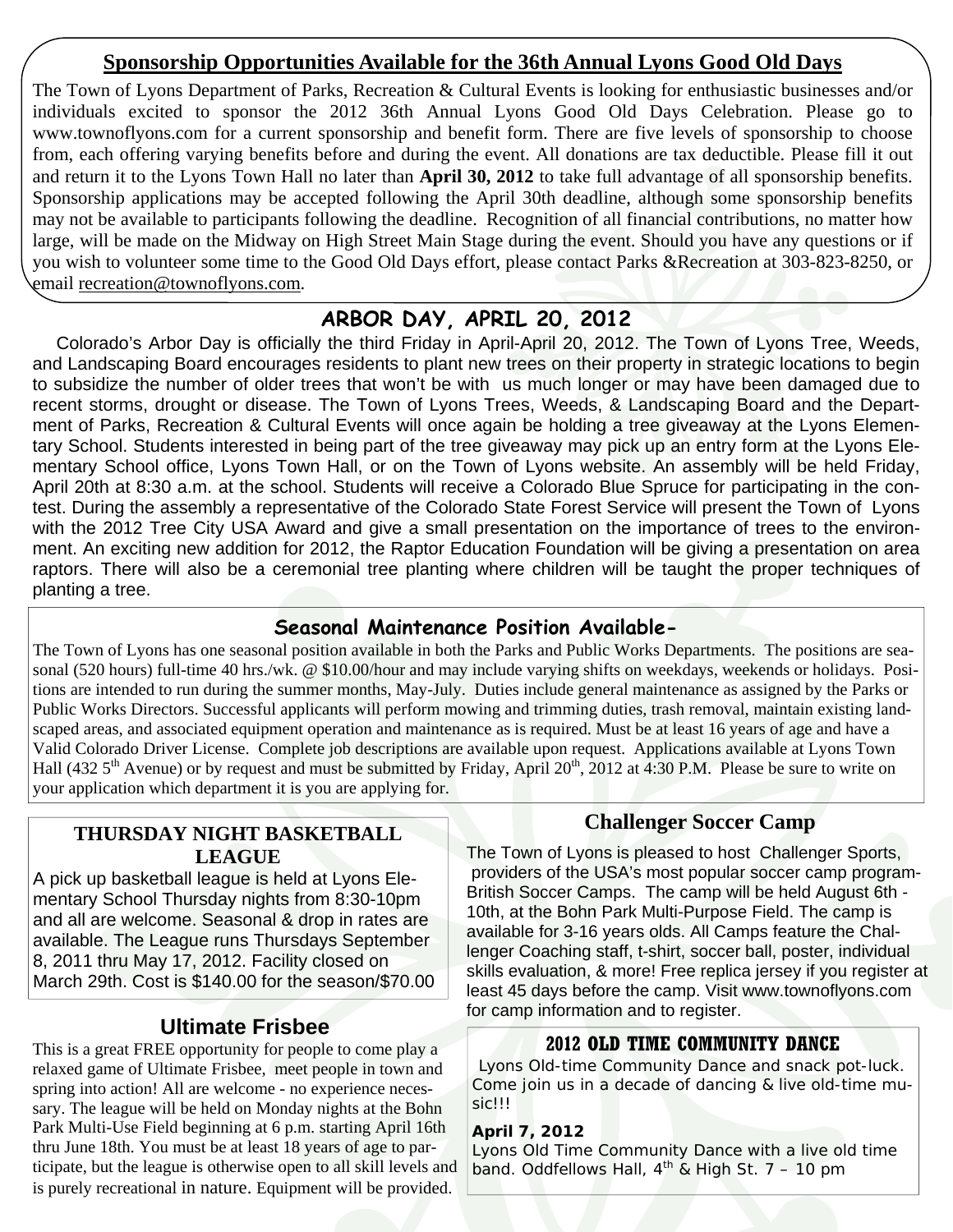# **Lyons Natural Running Clinics!**

Improve your natural running form for fun, performance and less injury with Lyons coach/resident, David Selden This opportunity is for all ages and abilities. Dress to run and meet in the Bohn Park parking lot.



Attend one or more of the these three sessions: Thursday April 12 6:30 - 7:15 PM Tuesday, April 17 6:30 - 7:15 AM Saturday, April 21 10:00 - 10:45 AM

Drop-in fee is \$10 for each session, payable to the Town of Lyons. Please register at www.townoflyons.com or stop by Town Hall during business hours. Direct questions to David Selden at ngoraselden@gmail.com

#### **Lyons 9Health Fair**

Saturday, April 21, 2012 7am - 12pm - Lyons Middle/Senior High School 100 2nd Ave, Lyons

Free to low-cost screenings available to those 18 years and older. To register online or for more information about the 9Health Fair, visit www.9HealthFair.org or call (303) 698-3799. To volunteer for medical or non-medical positions at the Lyons 9Health Fair, please contact Volunteer Coordinator Jennifer Huda at jenniferhuda@yahoo.com or call at (303) 823-6190 or register online at www.9healthfair.org. Follow the link to volunteer. Be sure to sign up under the Lyons Fair (site #811).

# ADULT REC. LEAGUE SUMMER SOFTBALL

 Anyone interested in putting together a team and participating in the Lyons recreational adult softball league please contact Lyons Parks, Recreation & Cultural Events at 303- 823-8250. Co-ed league games will be held at Bohn Park on Monday nights from 6:00—10:00 p.m. starting April 30.

Packets are available for pick-up at Lyons Town Hall.

#### **Parking Passes Now Available at Town Hall**

The Town of Lyons and the Department of Parks, Recreation & Cultural Events will once again implement a \$5 per vehicle parking fee for nonresidents who wish to park in the Meadow or Bohn Park Parking Lots on weekends and holidays. The parking fee will be enforced for the summer season (April  $15<sup>th</sup>$  thru October 1st). Residents of Lyons will not be charged as long as they utilize a resident of Lyons Parking pass. During the summer season motorists are asked to submit \$5 in the numbered payment box slot that corresponds with their numbered parking spot or have visible parking sticker in their windshield. Golf carts are required to pay parking fees as well. Your one free parking pass per household may be used on your golf cart. Resident parking stickers will be mailed following proof of residency and vehicle information is provided at Lyons Town Hall. Residency is proven by showing a Town of Lyons utility bill. Please be sure to signup for your passes as you stop in to pay your bill. One free resident parking pass per household, second pass may be obtained for \$25, third pass will be \$45. Non-residents may purchase a season parking pass for a flat rate of \$45.00 per vehicle.

# **Golden Gang Chili Supper**

Chili Supper Fundraiser for Lyons Golden Gang. **Featuring 2011 Lyons Garden Club Chili cook‐off Winners** Saturday, April 14th 4pm ‐ 7pm at the Walt Self Community Building

1 Bowl or 2 Cups of Your Choice of Chili, Cornbread,

drink and dessert Adults \$6, Seniors \$5, Kids under 12 \$4

Frozen Tamales will also be for sale. For questions please call 303‐823‐6771

#### Lyons Kids Kayaking Club Summer Enrollment

**Duration:** 6 week program Tuesdays/Thursdays 5pm‐7pm **2012 Dates:** May: 15, 17, 22, 24, 29, 31 June: 5, 7, 12, 14, 19, 21

The Town of Lyons Department of Parks, Recreation & Cultural Events would like to invite area youth to join them to participate in their summer kayak club. These classes will be for intermediate students. Registrants must have been enrolled in the winter pool sessions and be able to roll their kayak in water in order to participate. A beginner program will be available later in the summer for those who did not participate in pool sessions or have less advanced skills. The purpose of these classes is to provide a positive and safe learning environment for kids to learn the fundamentals of the sport of kayaking and the ethics and appreciation for the exceptional outdoor resources found in the Lyons community. This six week instructional course will take place on the St. Vrain utilizing Lyons award winning whitewater park and on the Lyons Valley River Park Ponds. Classes are intended for intermediate kayakers. ALL registrants MUST know how to swim and will be expected to sign a waiver. Parents must provide transportation to and from the drop off point at the Black Bear Hole Parking Lot.

Courses will be limited to the first eight individuals to sign up through the Lyons Department of Parks, Recreation & Cultural Events. The fee for the six week course is \$420 (\$35/session) for Lyons residents & \$540 (\$45/session) for non-residents. For more information at 303-823-8250 or email recreation@townoflyons.com.

#### **LYONS SPRING CLEAN UP DAY!!**

The Town of Lyons announces its Spring Clean Up Day on **Saturday May 5th** from 8:00 am to 4:00 pm. Please bring the items you wish to dispose of to the Town of Lyons Wastewater Treatment Facility.

**General Public Rates per Load**  Cars, Vans, & SUV's \$10.00 Pick Up Trucks \$15.00 Vehicles w/ pull behind trailers \$20.00 Appliances w/o CFC's \$20.00 each Appliances with CFC's \$50.00 each Mattresses/Box Springs/Couches \$10.00 each Ewaste accepted Fees will vary (Check Town website for prices)

Payment Method: Cash & Checks only

**Identification Required:** A copy of the resident's utility bill for verification of residency will be required.

**The Town will** *not accept* **the following:** Household hazardous waste i.e. paint, thinners, motor oil, cleaning products, flammable materials, anti freeze, batteries, tires. No residential or commercial construction trash. No recyclable products i.e. paper, glass, cardboard – Please take these to Eco-Cycle on Railroad Ave.